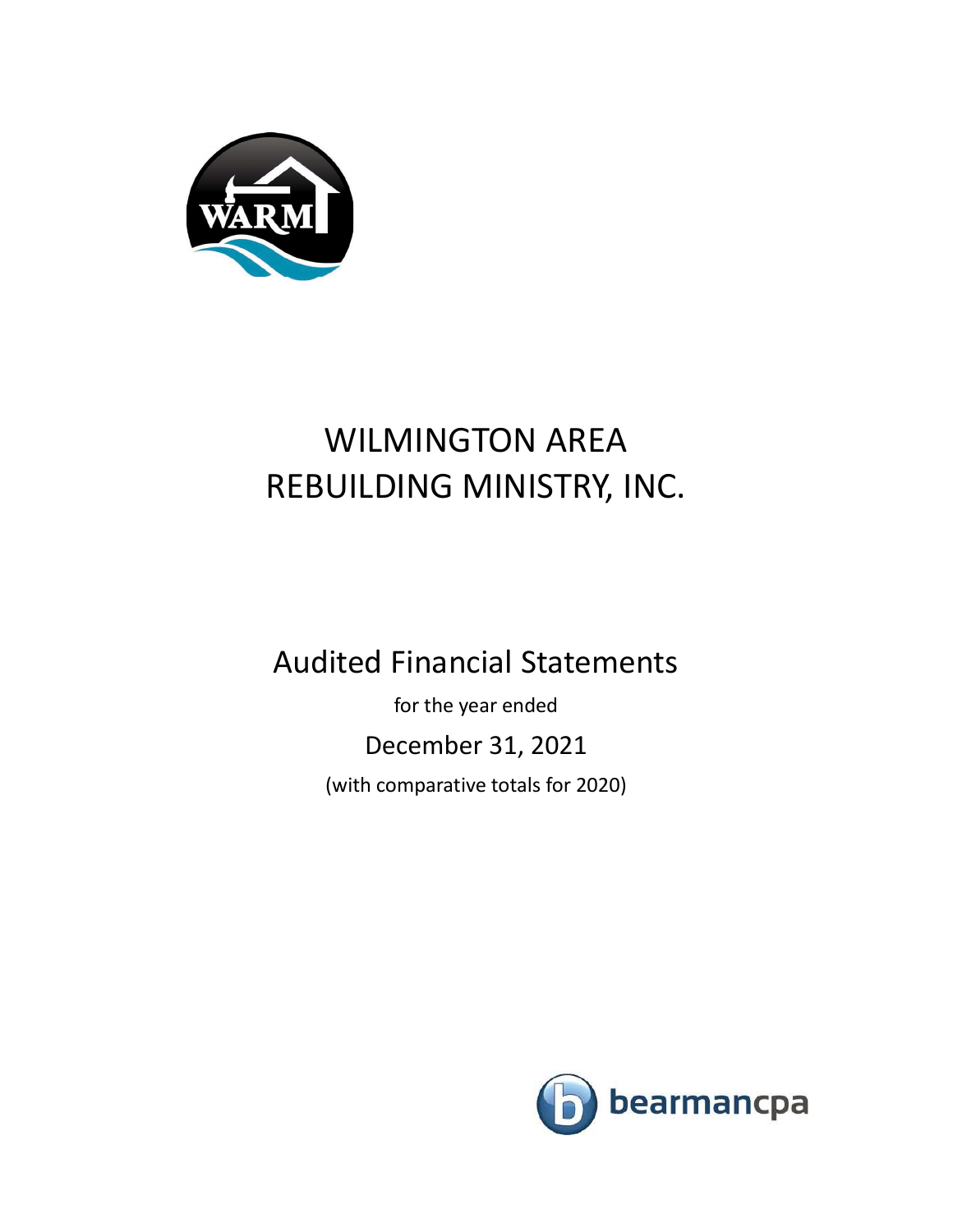## Table of Contents

|--|--|

#### Financial Statements

Independent Auditor's Reports on Internal Control and Compliance

| Report on Internal Control over Financial Reporting and on             |
|------------------------------------------------------------------------|
| Compliance and Other Matters Based on an Audit of Financial Statements |
| Performed in Accordance with Government Auditing Standards  17-18      |
|                                                                        |
| Notes to the Schedule of Expenditures of Federal and State Awards 20   |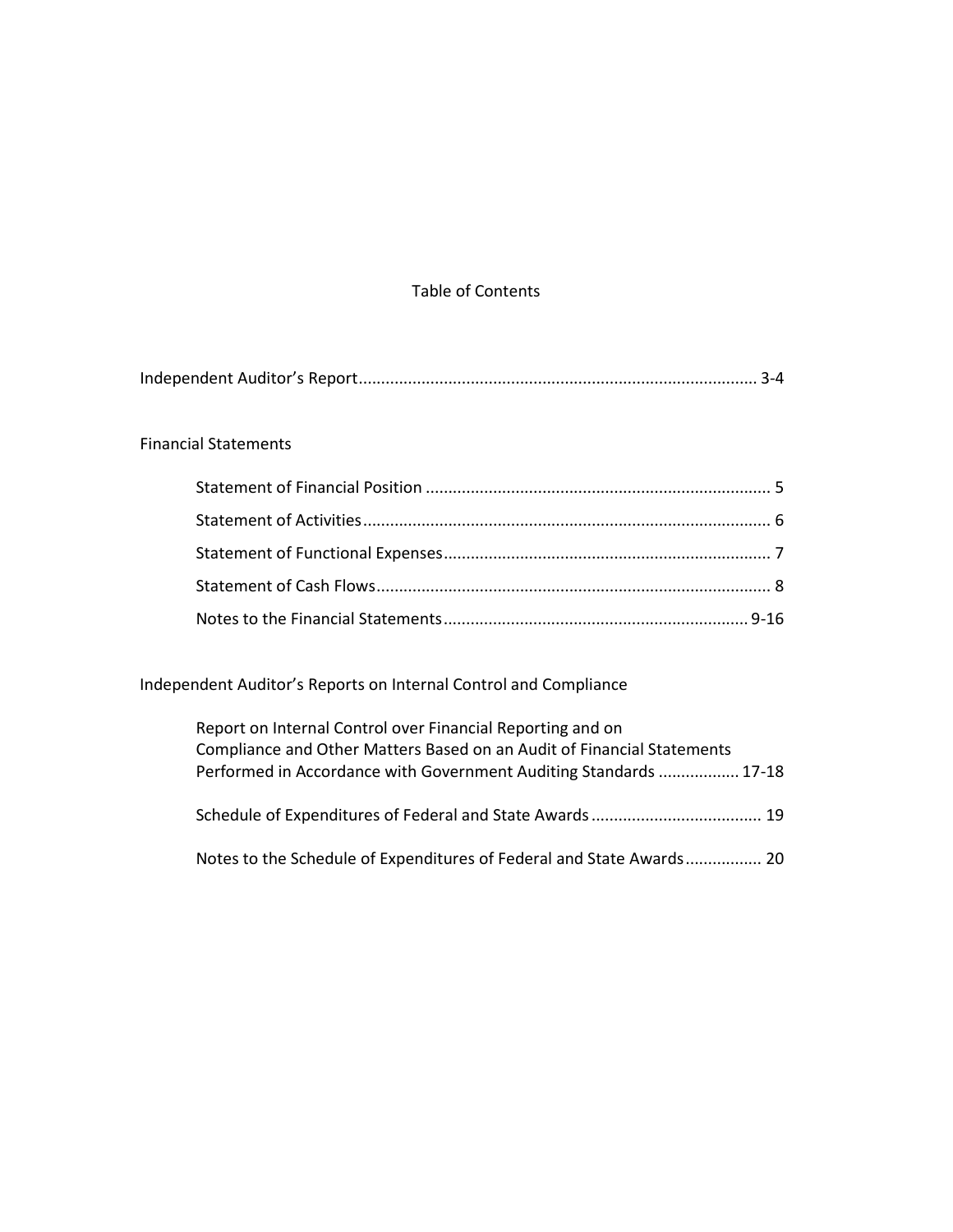

#### **INDEPENDENT AUDITOR'S REPORT**

To the Board of Directors Wilmington Area Rebuilding Ministry, Inc. Wilmington, North Carolina

#### **Opinion**

We have audited the accompanying financial statements of Wilmington Area Rebuilding Ministry, Inc. (WARM), a nonprofit organization, which comprise the statement of financial position as of December 31, 2021, and the related statements of activities, functional expenses, and cash flows, for the year then ended, and the related notes to the financial statements.

In our opinion, the financial statements referred to above present fairly, in all material respects, the financial position of WARM as of December 31, 2021, and the changes in its net assets and its cash flows for the year then ended in accordance with accounting principles generally accepted in the United States of America.

**Basis Formal State School State School State School State School Set Control Control Cyclone Cyclone Cyclone Cyclone Cyclonetes Wilmington Area Rebuilding Ministry, Inc.<br>
Wilmington, North Carolina<br>
We have audited the ac** We conducted our audit in accordance with auditing standards generally accepted in the United States of America. Our responsibilities under those standards are further described in the Auditor's Responsibilities for the Audit of the Financial Statements section of our report. We are required to be independent of WARM and to meet our other ethical responsibilities in accordance with the relevant ethical requirements relating to our audit. We believe that the audit evidence we have obtained is sufficient and appropriate to provide a basis for our audit opinion. To the board of Directors<br>
Wilmington Area Rebuilding Ministry, Inc.<br>
Wilmington Area Rebuilding Ministry, Inc.<br>
Wilmington, North Carolina<br>
Wilmington, North Carolina<br>
Wilmington, North Carolina<br>
compore of reganization,

Management is responsible for the preparation and fair presentation of the financial statements in accordance with accounting principles generally accepted in the United States of America, and for the design, implementation, and maintenance of internal control relevant to the preparation and fair presentation of financial statements that are free from material misstatement, whether due to fraud or error.

In preparing the financial statements, management is required to evaluate whether there are conditions or events, considered in the aggregate, that raise substantial doubt about WARM's ability to continue as a going concern within one year after the date that the financial statements are available to be issued.

doubt about WARM's ability to continue as a going concern within<br>s are available to be issued.<br> **ancial Statements**<br>
e about whether the financial statements as a whole are free from<br>
error, and to issue an auditor's repor ts are available to be issued.<br> **contained Statements**<br>
cc about whether the financial statements as a whole are free from<br>
error, and to issue an auditor's report that includes our opinion.<br>
but is not absolute assurance a going concern within<br>
a whole are free from<br>
: includes our opinion.<br>
not a guarantee that an<br>
material misstatement<br>
r than for one resulting<br>
the override of internal<br>
tantial likelihood that,<br>
based on the financial<br> In our opinion, the financial statements referred to above present fairly, in all material respects, the financial statements relationships of the Nuited States of America. Our opinion, the financial responses the audit i Our objectives are to obtain reasonable assurance about whether the financial statements as a whole are free from material misstatement, whether due to fraud or error, and to issue an auditor's report that includes our opinion. Reasonable assurance is a high level of assurance but is not absolute assurance and therefore is not a guarantee that an audit conducted in accordance with generally accepted auditing standards will always detect a material misstatement when it exists. The risk of not detecting a material misstatement resulting from fraud is higher than for one resulting from error, as fraud may involve collusion, forgery, intentional omissions, misrepresentations, or the override of internal control. Misstatements, including omissions, are considered material if there is a substantial likelihood that, individually or in the aggregate, they would influence the judgment made by a reasonable user based on the financial statements.

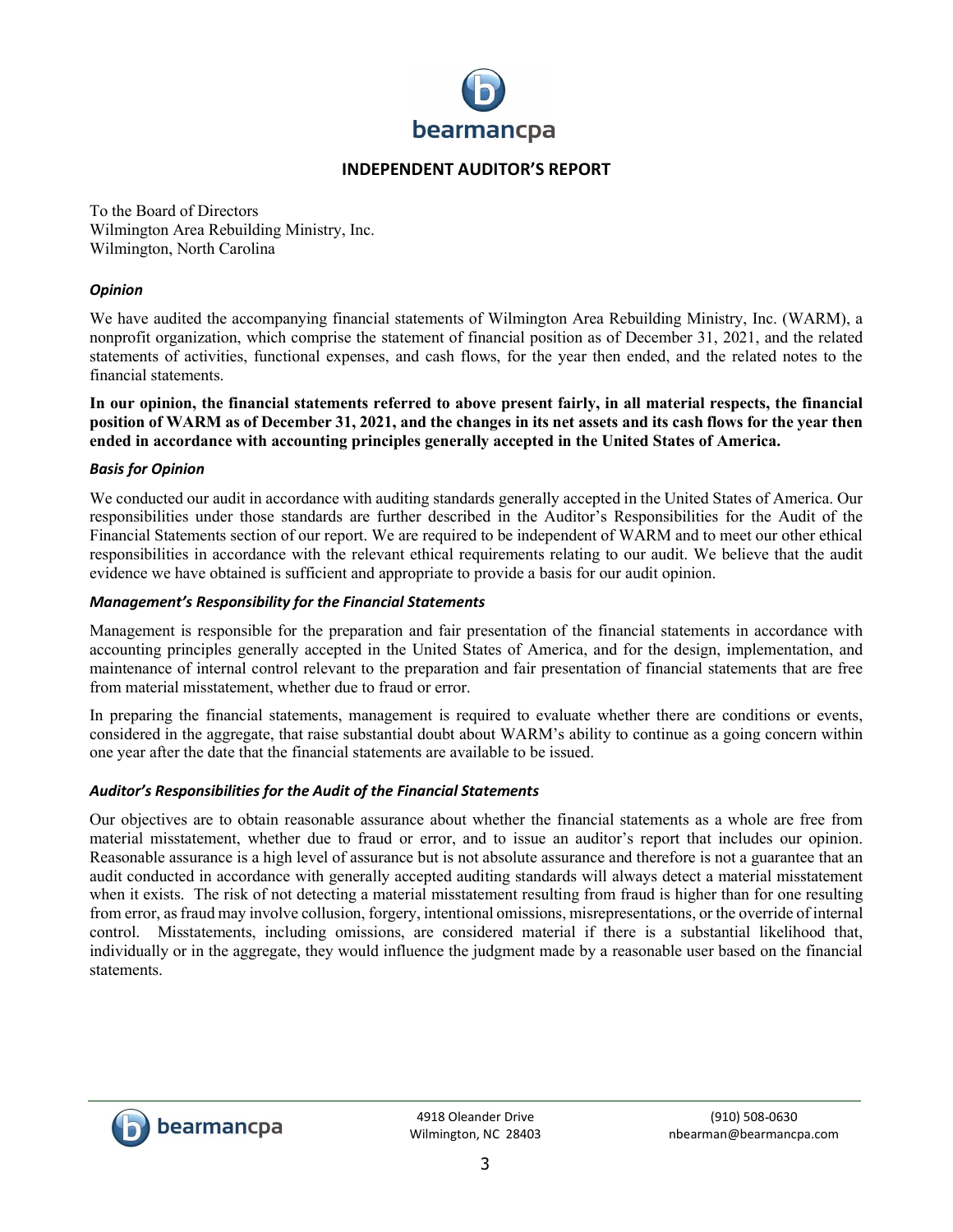In performing an audit in accordance with generally accepted auditing standards, we:

- Exercise professional judgment and maintain professional skepticism throughout the audit.
- Identify and assess the risks of material misstatement of the financial statements, whether due to fraud or error, and design and perform audit procedures responsive to those risks. Such procedures include examining, on a test basis, evidence regarding the amounts and disclosures in the financial statements.
- Obtain an understanding of internal control relevant to the audit in order to design audit procedures that are appropriate in the circumstances, but not for the purpose of expressing an opinion on the effectiveness of WARM's internal control. Accordingly, no such opinion is expressed.
- Evaluate the appropriateness of accounting policies used and the reasonableness of significant accounting estimates made by management, as well as evaluate the overall presentation of the financial statements.
- Conclude whether, in our judgment, there are conditions or events, considered in the aggregate, that raise substantial doubt about WARM's ability to continue as a going concern for a reasonable period of time.

We are required to communicate with those charged with governance regarding, among other matters, the planned scope and timing of the audit, significant audit findings, and certain internal control related matters if we identified any during the audit.

In performing an audit in accordance with generally accepted auditing standards, we:<br>
• Exercise professional judgment and maintain professional skepticism throughout the audit.<br>
• Identify and assess the risks of materia We have previously audited WARM's 2020 financial statements and our report dated April 28, 2021 expressed an unmodified opinion on those audited financial statements. In our opinion, the summarized comparative information presented herein as of and for the year ended December 31, 2020, is consistent, in all material respects, with the audited financial statements from which it has been derived.

**Column an** understanding of internal control relevant of the audit in order to Obstain an understanding of internal control relevant to the audit in order to exact appropriate in the circumstances, but not of the purpose Our audit was conducted for the purpose of forming an opinion on the financial statements as a whole. The accompanying Schedule of Expenditures of Federal and State Awards is presented for purposes of additional analysis as required by Title 2 U.S. Code of Federal Regulations (CFR) Part 200, Uniform Administrative Requirements, Cost Principles, and Audit Requirements for Federal Awards (Uniform Guidance) and is not a required part of the financial statements. Such information is the responsibility of management and was derived from and relates directly to the underlying accounting and other records used to prepare the financial statements. The information has been subjected to the auditing procedures applied in the audit of the financial statements and certain additional procedures, including comparing and reconciling such information directly to the underlying accounting and other records used to prepare the financial statements or to the financial statements themselves, and other additional procedures in accordance with auditing standards generally accepted in the United States of America. In our opinion, the Schedule of Expenditures of Federal and State Awards is fairly stated in all material respects in relation to the financial statements as a whole. **Prior Year Summarized Comparative Information**<br>We have previously audited WARM's 2020 financial statements and our report dated April 28, 2021 expressed an<br>We have previously audited WARM's 2020 financial statements. In

reading the metal of Expenditures of<br>the of Expenditures of<br>nents as a whole.<br>May 11, 2022, on our<br>mpliance with certain<br>se of that report is to<br>and the results of that<br>nce. That report is an<br>ring WARM's internal<br>(910) 508 To the underlying accounting and outer lectous used to prepare the themselves, and other additional procedures in accordance with States of America. In our opinion, the Schedule of Expenditures of States of America. In our s themselves, and other additional proceedures in accordance with<br>States of America. In our opinion, the Schedule of Expenditures of<br>reial respects in relation to the financial statements as a whole.<br> **g Standards**<br> **g Sta** In accordance with Government Auditing Standards, we have also issued our report dated May 11, 2022, on our consideration of WARM's internal control over financial reporting and on our tests of its compliance with certain provisions of laws, regulations, contracts, and grant agreements and other matters. The purpose of that report is to describe the scope of our testing of internal control over financial reporting and compliance and the results of that testing, and not to provide an opinion on internal control over financial reporting or on compliance. That report is an integral part of an audit performed in accordance with Government Auditing Standards in considering WARM's internal control over financial reporting and compliance.

Bearman CPA Puc

Wilmington, North Carolina May 11, 2022



nbearman@bearmancpa.com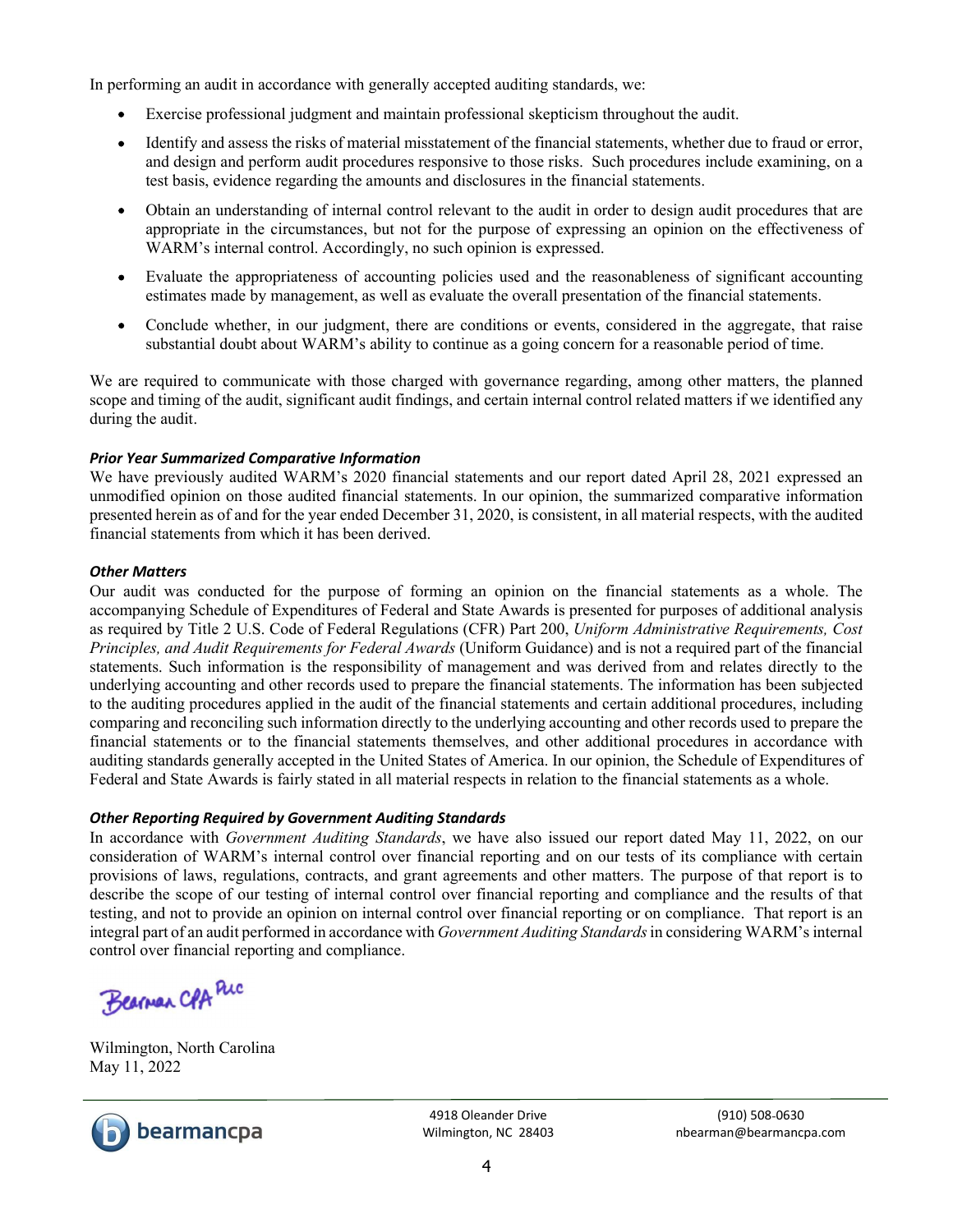#### Statement of Financial Position

| Wilmington Area Rebuilding Ministry, Inc.              |                   |                |
|--------------------------------------------------------|-------------------|----------------|
| <b>Statement of Financial Position</b>                 |                   |                |
| as of December 31, 2021                                |                   |                |
| (with comparative totals for 2020)                     |                   |                |
|                                                        |                   |                |
| <b>Assets</b>                                          | 2021              | 2020           |
| Cash and Cash Equivalents (Note 3c)                    | 729,428<br>\$     | \$<br>708,262  |
| Accounts Receivable (Note 5)                           | 260,026           | 272,075        |
| Due from Related Party (Note 13)                       | 39,169            | 13,827         |
| Prepaid Expenses<br>Property & Equipment, net (Note 6) | 22,327<br>871,909 | 776<br>868,867 |
| <b>Total Assets</b>                                    | \$1,922,859       | \$1,863,807    |
|                                                        |                   |                |
| <b>Liabilities &amp; Net Assets</b>                    |                   |                |
| Liabilities                                            |                   |                |
| Accounts Payable & Accrued Liabilities (Note 7)        | 205,959<br>\$     | 196,019<br>\$  |
| Notes Payable (Note 9)                                 | 405,138           | 423,489        |
| <b>Total Liabilities</b>                               | 611,097           | 619,508        |
| Net Assets                                             |                   |                |
| Without Donor Restrictions (Note 3b)                   | 1,157,104         | 1,043,823      |
| With Donor Restrictions (Note 3b and 11)               | 154,658           | 200,476        |
| <b>Total Net Assets</b>                                | 1,311,762         | 1,244,299      |
| <b>Total Liabilities &amp; Net Assets</b>              | \$1,922,859       | \$1,863,807    |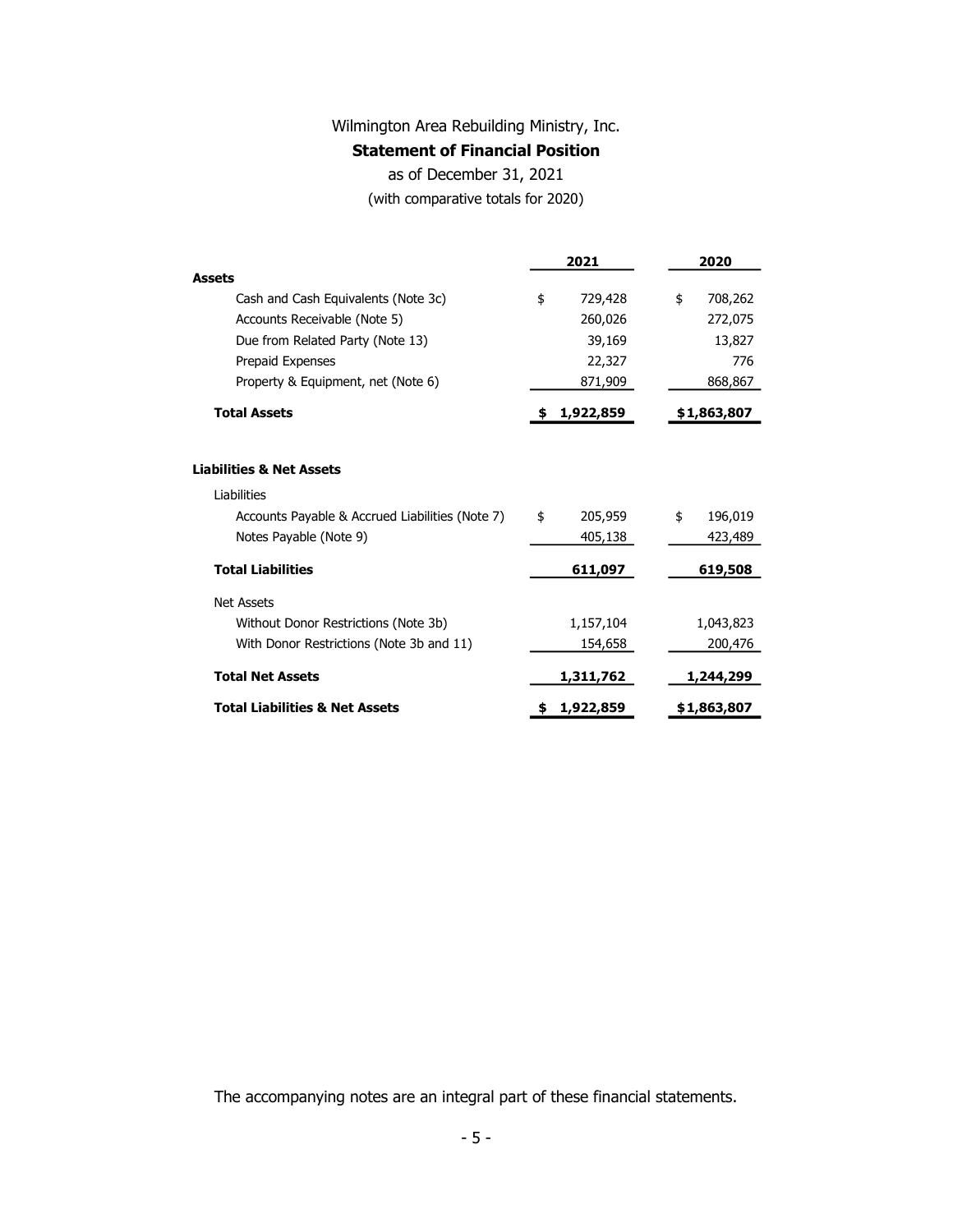#### Statement of Activities

| Wilmington Area Rebuilding Ministry, Inc.                  |                                     |                                     |                      |                      |
|------------------------------------------------------------|-------------------------------------|-------------------------------------|----------------------|----------------------|
|                                                            | <b>Statement of Activities</b>      |                                     |                      |                      |
| for the year ended December 31, 2021                       |                                     |                                     |                      |                      |
|                                                            | (with comparative totals for 2020)  |                                     |                      |                      |
|                                                            | <b>Without</b>                      | With                                |                      |                      |
|                                                            | <b>Donor</b><br><b>Restrictions</b> | <b>Donor</b><br><b>Restrictions</b> | 2021<br><b>Total</b> | 2020<br><b>Total</b> |
| <b>Revenue</b>                                             |                                     |                                     |                      |                      |
| Grants and Contributions (Note 5 and 11)                   | 548,487<br>\$                       | 149,700<br>\$                       | 698,187<br>\$        | 362,545<br>\$        |
| Government Grants & Contracts (Note 5 and 11)              | 289,560                             | 817,028                             | 1,106,588            | 900,317              |
| Disaster Recovery Funds (Note 5 and 11)                    |                                     | 1,234,933                           | 1,234,933            | 779,156              |
| Other Income                                               | 20,268                              |                                     | 20,268               | 11,153               |
| Net Assets Released from Restriction for Operations        | 990,831                             | (990, 831)                          |                      |                      |
| Net Assets Released from Restriction for Disaster Recovery | 1,256,648                           | (1, 256, 648)                       |                      |                      |
| <b>Total Revenue</b>                                       | 3,105,794                           | (45, 818)                           | 3,059,976            | 2,053,171            |
| <b>Expense</b>                                             |                                     |                                     |                      |                      |
| Program (Note 3e)                                          | 2,533,317                           |                                     | 2,533,317            | 1,554,535            |
| Management & General (Note 3e)                             | 156,910                             |                                     | 156,910              | 129,359              |
| Fundraising (Note 3e)                                      | 302,286                             |                                     | 302,286              | 228,896              |
| <b>Total Expense</b>                                       | 2,992,513                           |                                     | 2,992,513            | 1,912,790            |
| <b>Change in Net Assets</b>                                | 113,281                             | (45, 818)                           | 67,463               | 140,381              |
| Net Assets Beginning of Year                               | 1,043,823                           | 200,476                             | 1,244,299            | 1,103,918            |
|                                                            |                                     |                                     |                      |                      |
| <b>Net Assets End of Year</b>                              | \$1,157,104                         | \$154,658                           | \$1,311,762          | \$1,244,299          |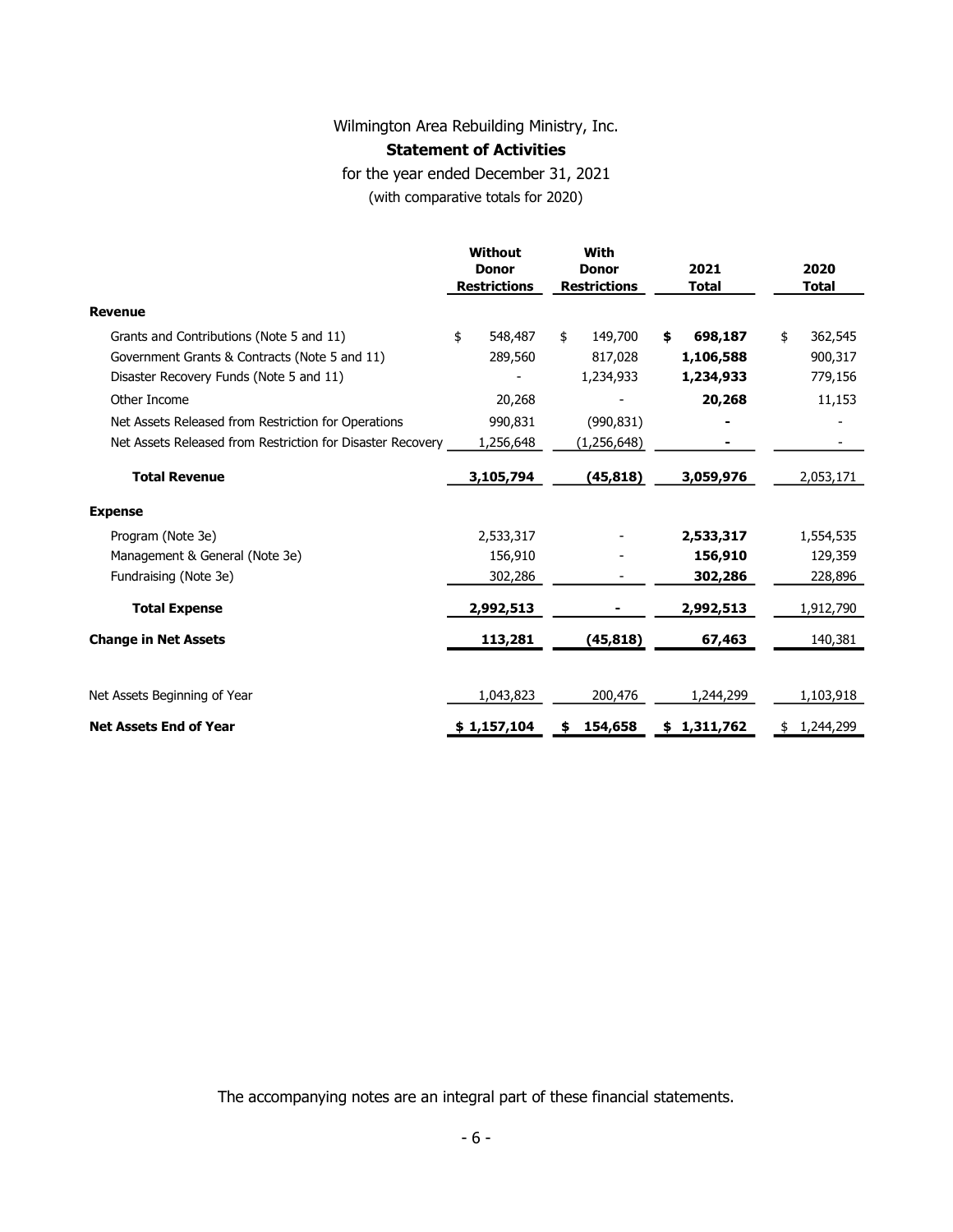#### Statement of Functional Expenses

|                                       |               | Wilmington Area Rebuilding Ministry, Inc. |                    |                 |             |
|---------------------------------------|---------------|-------------------------------------------|--------------------|-----------------|-------------|
|                                       |               | <b>Statement of Functional Expenses</b>   |                    |                 |             |
|                                       |               | for the year ended December 31, 2021      |                    |                 |             |
|                                       |               | (with comparative totals for 2020)        |                    |                 |             |
|                                       |               |                                           |                    |                 |             |
|                                       |               | <b>Management</b>                         |                    | 2021            | 2020        |
| <b>Expense Type</b>                   | Program       | & General                                 | <b>Fundraising</b> | Total           | Total       |
| Wages and Benefits                    | \$<br>917,947 | \$<br>113,842                             | \$<br>176,502      | \$<br>1,208,291 | \$1,026,357 |
| <b>Rebuilding Contracted Services</b> | 715,278       |                                           |                    | 715,278         | 402,046     |
|                                       | 679,841       |                                           |                    | 679,841         | 179,810     |
| Rebuilding Project Materials          |               |                                           |                    |                 |             |
| Professional Services                 | 1,948         | 22,546                                    | 51,186             | 75,680          | 16,894      |
| Facilities & Equipment                | 56,110        | 5,875                                     | 8,665              | 70,650          | 84,819      |
| Office & General                      | 84,010        | 7,598                                     | 56,034             | 147,642         | 115,001     |
| Insurance                             | 42,351        | 5,015                                     | 8,359              | 55,725          | 41,513      |
| Interest (Note 9)                     | 11,341        | 1,120                                     | 1,540              | 14,001          | 14,644      |
| Depreciation (Note 6)                 | 24,491        | 914                                       |                    | 25,405          | 31,706      |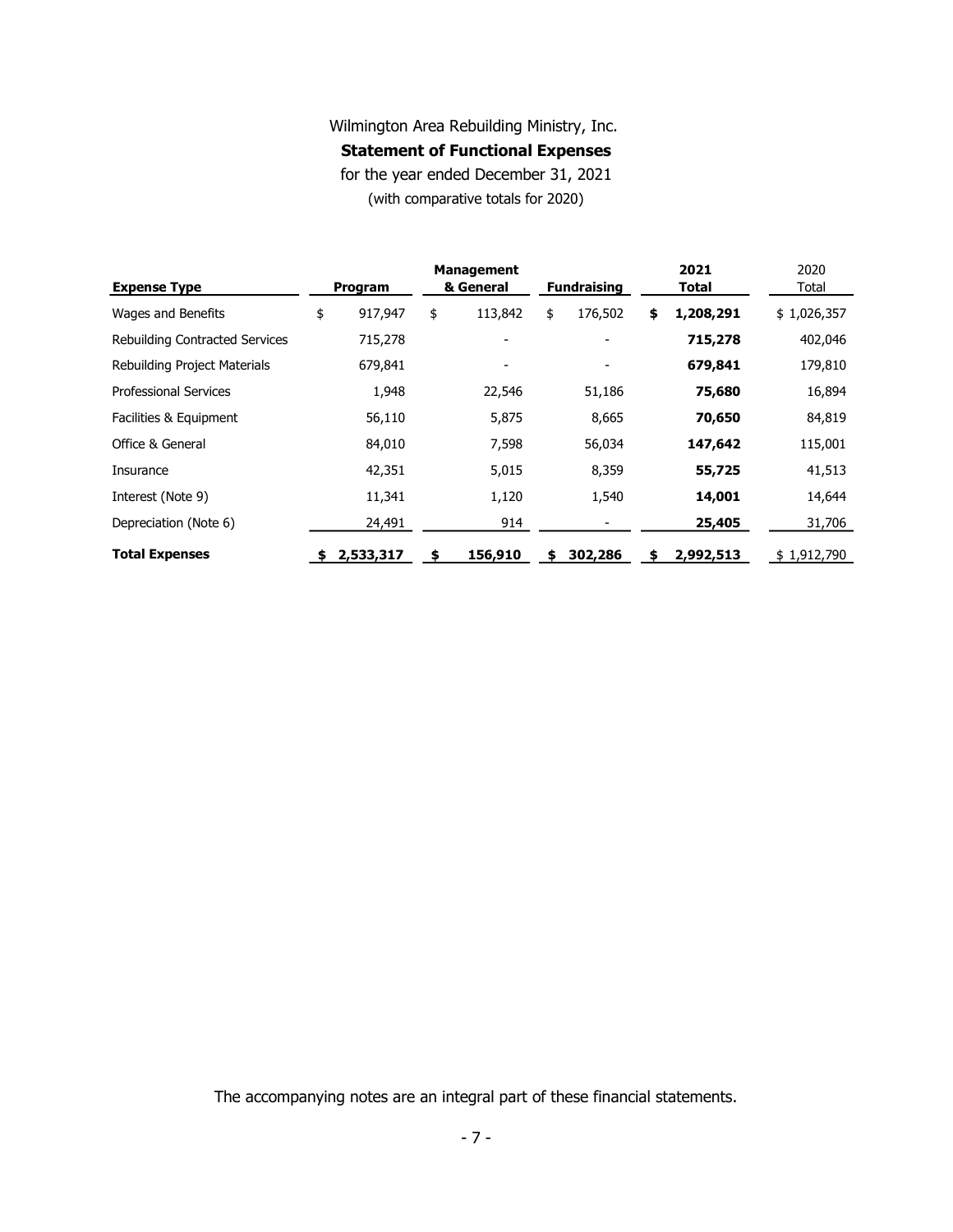#### Statement of Cash Flows

| Wilmington Area Rebuilding Ministry, Inc.                                                      |              |               |
|------------------------------------------------------------------------------------------------|--------------|---------------|
| <b>Statement of Cash Flows</b>                                                                 |              |               |
| for the year ended December 31, 2021                                                           |              |               |
| (with comparative totals for 2020)                                                             |              |               |
|                                                                                                |              |               |
|                                                                                                |              |               |
|                                                                                                | 2021         | 2020          |
| <b>Cash Flows from Operating Activity</b>                                                      |              |               |
| Change in Net Assets                                                                           | \$<br>67,463 | \$<br>140,381 |
| Adjustments to reconcile the change in net assets<br>to net cash used in operating activities: |              |               |
| Depreciation                                                                                   | 25,405       | 31,706        |
| Changes in certain assets and liabilities:                                                     |              |               |
| Accounts Receivable                                                                            | 12,049       | (38, 919)     |
| Due from Related Party                                                                         | (25, 342)    | 7,479         |
| Prepaid Expenses                                                                               | (21, 551)    | 6,500         |
| Accounts Payable & Accrued Expenses                                                            | 9,940        | 18,713        |
| <b>Net Cash Provided by Operating Activities</b>                                               | 67,964       | 165,860       |
| <b>Cash Flows from Investing Activities</b>                                                    |              |               |
| Property & Equipment Purchases                                                                 | (28, 447)    | (3, 518)      |
| <b>Net Cash Used in Investing Activities</b>                                                   | (28, 447)    | (3, 518)      |
|                                                                                                |              |               |
| <b>Cash Flows from Financing Activities</b>                                                    |              |               |
| Payments on Long-term Debt                                                                     | (18, 351)    | (25,035)      |
| <b>Net Cash Used in Financing Activities</b>                                                   | (18, 351)    | (25, 035)     |
| <b>Net Increase in Cash</b>                                                                    | 21,166       | 137,307       |
| Cash and Cash Equivalents, beginning of year                                                   | 708,262      | 570,955       |
| Cash and Cash Equivalents, end of year                                                         | 729,428      | \$<br>708,262 |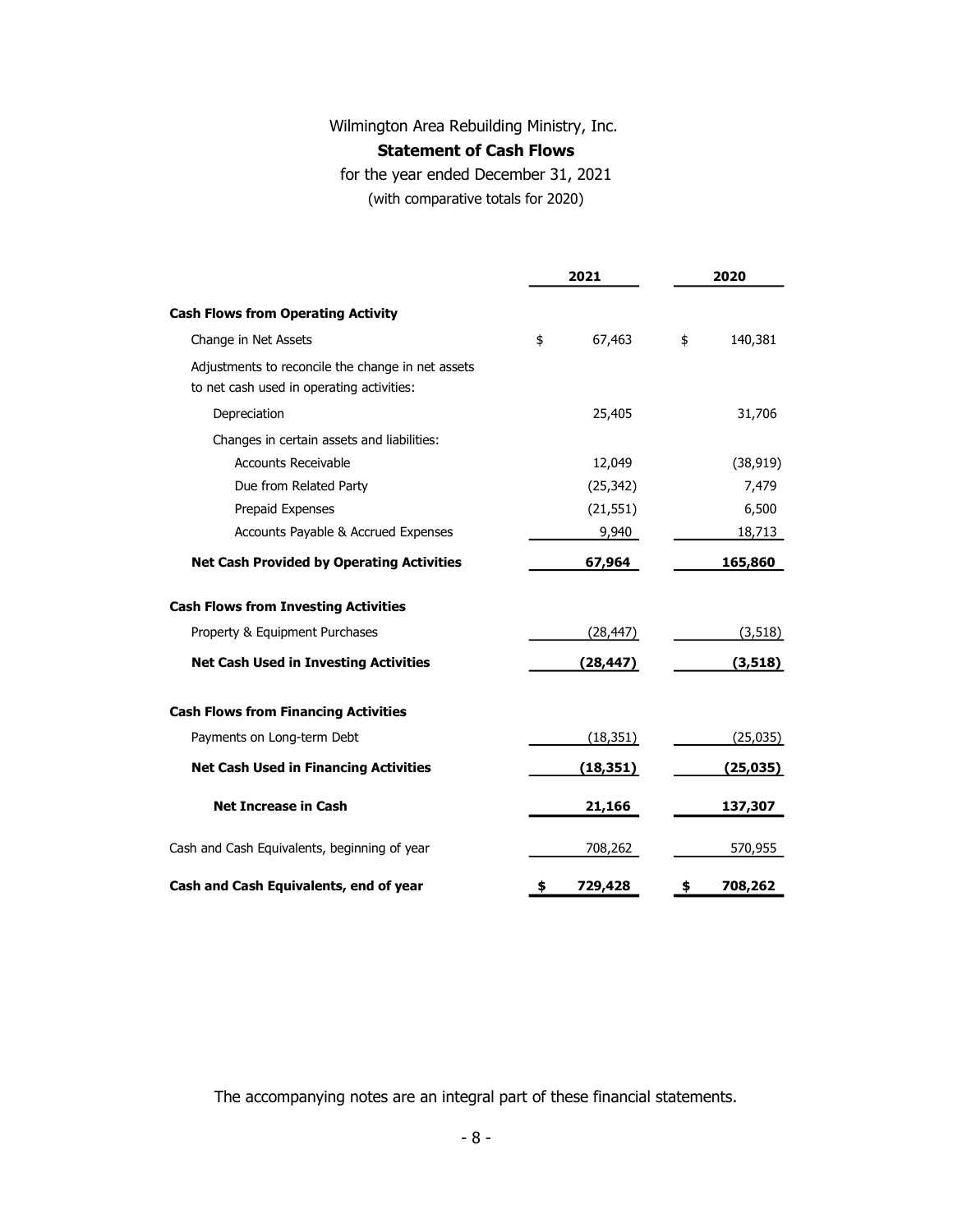#### 1. Organization

Wilmington Area Rebuilding Ministry, Inc. (WARM) is a North Carolina nonprofit organization incorporated in March 1998. The organization is exempt from income taxes under the Internal Revenue Service Code Section  $501(c)(3)$ . As such, contributions to the organization are tax deductible.

#### 2. Mission

WARM repairs, rebuilds, and makes homes accessible; and inspires service, generosity and hope. WARM envisions a community where all homeowners are safe in their homes. WARM serves Brunswick, New Hanover, Onslow and Pender Counties of North Carolina. To qualify for WARM services, homeowners must have a household income at or below 50% of the area median income for their county of residence and must reside in their homes and have owned them for at least three years. In 2021, WARM volunteers performed home repair projects for 185 households.

#### 3. Summary of Significant Accounting Policies

The organization prepares its financial statements in accordance with generally accepted accounting principles promulgated in the United States of America (U.S. GAAP) for not-for-profit organizations using the accrual basis of accounting. As such, revenues are recorded when earned and expenses are recorded when incurred. The significant accounting and reporting policies used by the organization are described below to enhance the usefulness and understandability of the financial statements.

#### 3a. Use of Estimates

The preparation of financial statements requires management to make estimates and assumptions that affect the reported amounts of revenues and expenses during the reporting period and the reported amounts of assets and liabilities at the date of the financial statements. On an ongoing basis, the organization's management evaluates the estimates and assumptions based upon historical experience and various other factors and circumstances. The organization's management believes that the estimates and assumptions are reasonable in the circumstances; however, the actual results could differ from those estimates.

#### 3b. Net Asset Classes

The Financial Accounting Standards Board Accounting Standards Codification (FASB ASC) topic 958, "Not-for-Profit Entities," requires the reporting of an organization's activities by net asset class. The financial statements report net assets and changes in net assets based upon the existence or absence of restrictions on use that are placed by its donors, as follows: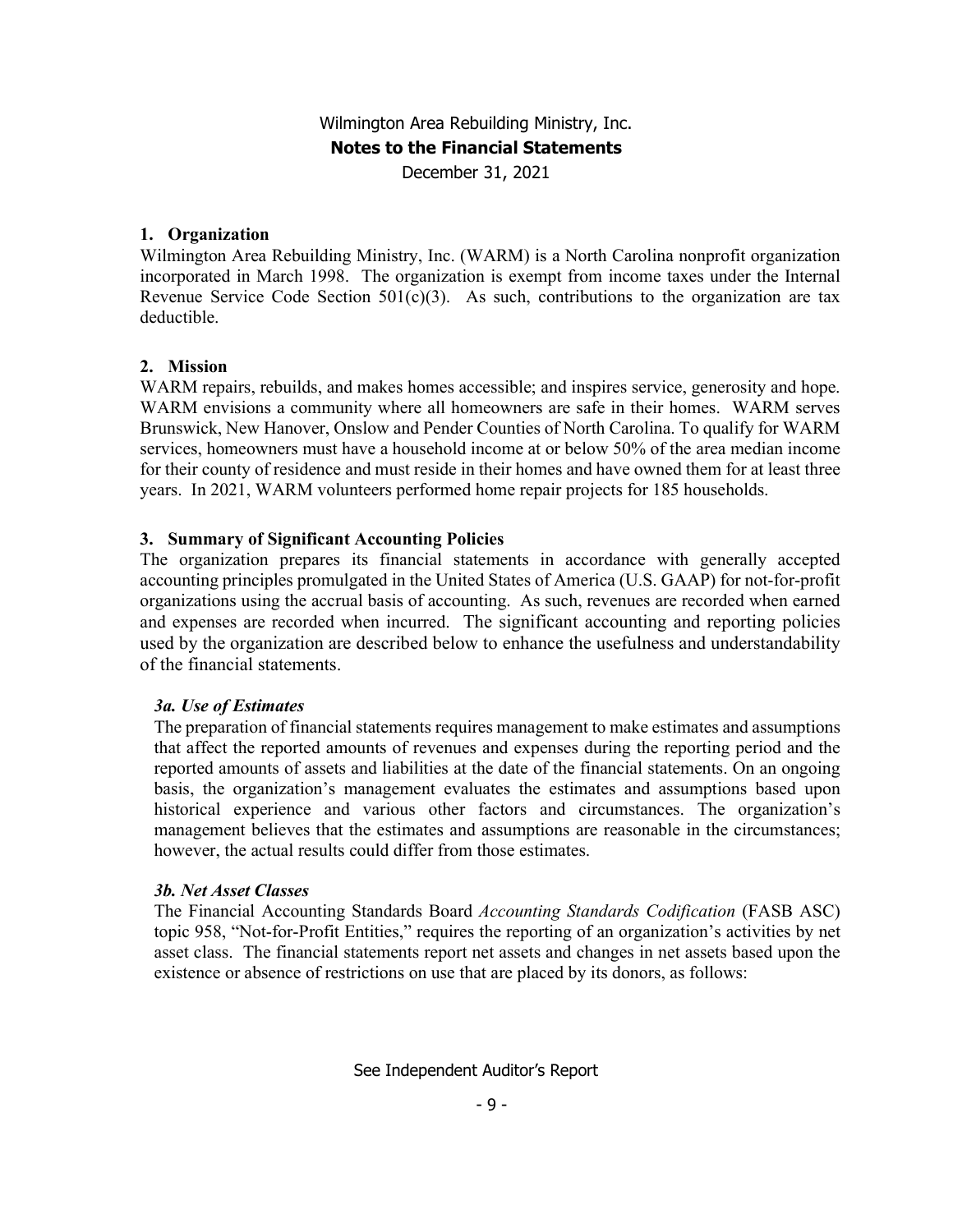Net assets without donor restrictions are resources available for use in general operations and not subject to donor (or certain grantor) restrictions. The only limits on their use are the broad limits resulting from the nature of the organization, the environment in which it operates, the purposes specified in its corporate documents and its application for tax-exempt status, and any limits resulting from contractual agreements with creditors and others that are entered into in the course of its operations.

Net assets with donor restrictions are resources that are subject to donor (or certain grantor) imposed restrictions. Some donor-imposed restrictions are temporary in nature, such as those that will be met by the passage of time or other events specified by the donor. Other donorimposed restrictions are permanent in nature, where the donor stipulates that resources be maintained in perpetuity. Donor-imposed restrictions are released when a restriction expires, that is, when the stipulated time has elapsed, when the stipulated purpose for which the resource was restricted has been fulfilled, or both. As of December 31, 2021, the organization held no net assets with permanent donor restrictions. See Note 11 for a discussion of other donorrestricted net assets held as of December 31.

#### 3c. Cash and Cash Equivalents

WARM considers short-term, interest bearing, highly liquid investments with original maturities of three months or less to be cash equivalents for purposes of financial statement presentation. At various times during the year, WARM's cash balance in financial institutions exceeded the Federal Deposit Insurance Corporation (FDIC) insurance limit of \$250,000 per depositor. These financial institutions have strong credit ratings and management believes that the credit risks related to these deposits are minimal.

#### 3d. Contributions, Grant and Contracts

Contributions, including unconditional promises to give, are recognized when received. All contributions are reported as increases in unrestricted net assets unless the use of the contributed assets is specifically restricted by the donor (see *Note 3b*, previously). Also see *Note 11*, Restrictions on Net Assets.<br>Contributed services are only recorded if they meet the requirements for recognition (such as if

they require specialized skills). These requirements are outlined in FASB ASC 958-605-25-16, "Contributed Services." While the many members of WARM's volunteer workforce are a critical element of its operating success, their services do not meet the criteria for recognition and are, therefore, not reflected in the financial statements.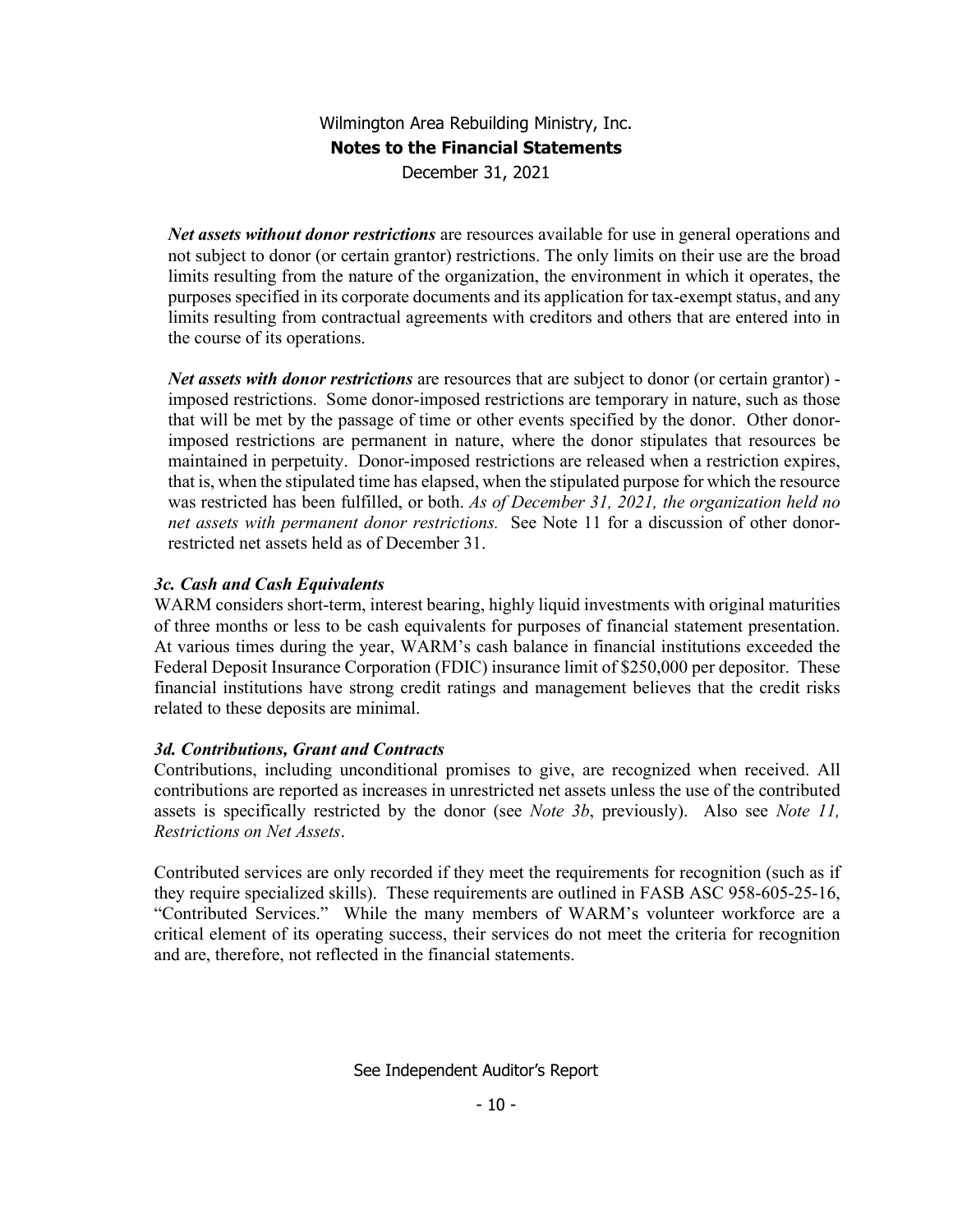Notes to the Financial Statements

December 31, 2021

#### 3e. Functional Allocation of Expenses

The Statement of Activities presents expenses by functional classification (program, management and general, and fundraising). Expenses that can be identified with a specific program or support service are charged directly to that program or support service. Costs common to multiple functions have been allocated among the various functions benefited using an objective basis for these expense categories: Wilmington Area Rebuilding Ministry, Inc.<br> **Notes to the Financial Statements**<br>
December 31, 2021<br>
Functional Allocation of Expenses<br>
Statement of Activities pressents expenses by functional classification (program,<br>
ageme Wilmington Area Rebuilding Ministry, Inc.<br> **Notes to the Financial Statements**<br>
December 31, 2021<br>
Punctional Allocation of Expenses<br>
Statement of Activities presents expenses by functional classification (program,<br>
eigeme Wilmington Area Rebuilding Ministry, Inc.<br> **Notes to the Financial Statements**<br>
December 31, 2021<br>
Cunctional Allocation of Expenses<br>
Statement of Activities presents expenses by functional classification (program,<br>
agemen **Example 19** Wilmington Area Rebuilding Ministry, Inc.<br> **Notes to the Financial Statements**<br>
December 31, 2021<br>
December 31, 2021<br>
Statement of Achvities presents<br>
expaced by functional classification (program,<br>
Statement

| <b>Expense Category</b> | <b>Method of Allocation by Function</b>             |
|-------------------------|-----------------------------------------------------|
| Wages & Benefits        | Time and effort (e.g. staff members' time tracking) |
| Office & General        | Time and effort                                     |
| Facilities & Equipment  | Usage of space (e.g. square footage by function)    |

The Statement of Functional Expenses presents these same expenses by both the functional category (program, management and general, and fundraising) and by natural classification (e.g. wages, contracted services).

Management and General activities include the functions necessary to provide support for the organization's program. These include those that provide governance (Board of Directors), oversight, business management, financial recordkeeping, budgeting, legal services, human resource management, and similar activities that ensure an adequate working environment and an equitable employment program.

Fundraising activities include publicizing and conducting fundraising campaigns; maintaining donor lists; conducting special fundraising events; and other activities involved with soliciting contributions from corporations, foundations, individuals, and others.

WARM sponsors occasional special events to raise awareness of its mission and to raise funds for the organization. In recognizing special events revenue, WARM follows the guidance provided by FASB ASC-958-605, Revenue Recognition. WARM considers its events to be ongoing and central to its operations and therefore records revenues at the gross amount. All costs of the events appear within the fundraising category on the Statement of Functional Expenses.

#### 3f. Property & Equipment

WARM capitalizes property and equipment costing more than \$5,000. Lesser amounts are expensed. Purchased property and equipment is capitalized at cost. Donations of property and equipment are recorded as contributions at their estimated fair value. Such donations are reported as unrestricted contributions unless the donor specifically restricts the asset's use. Also see Note 6, Property & Equipment.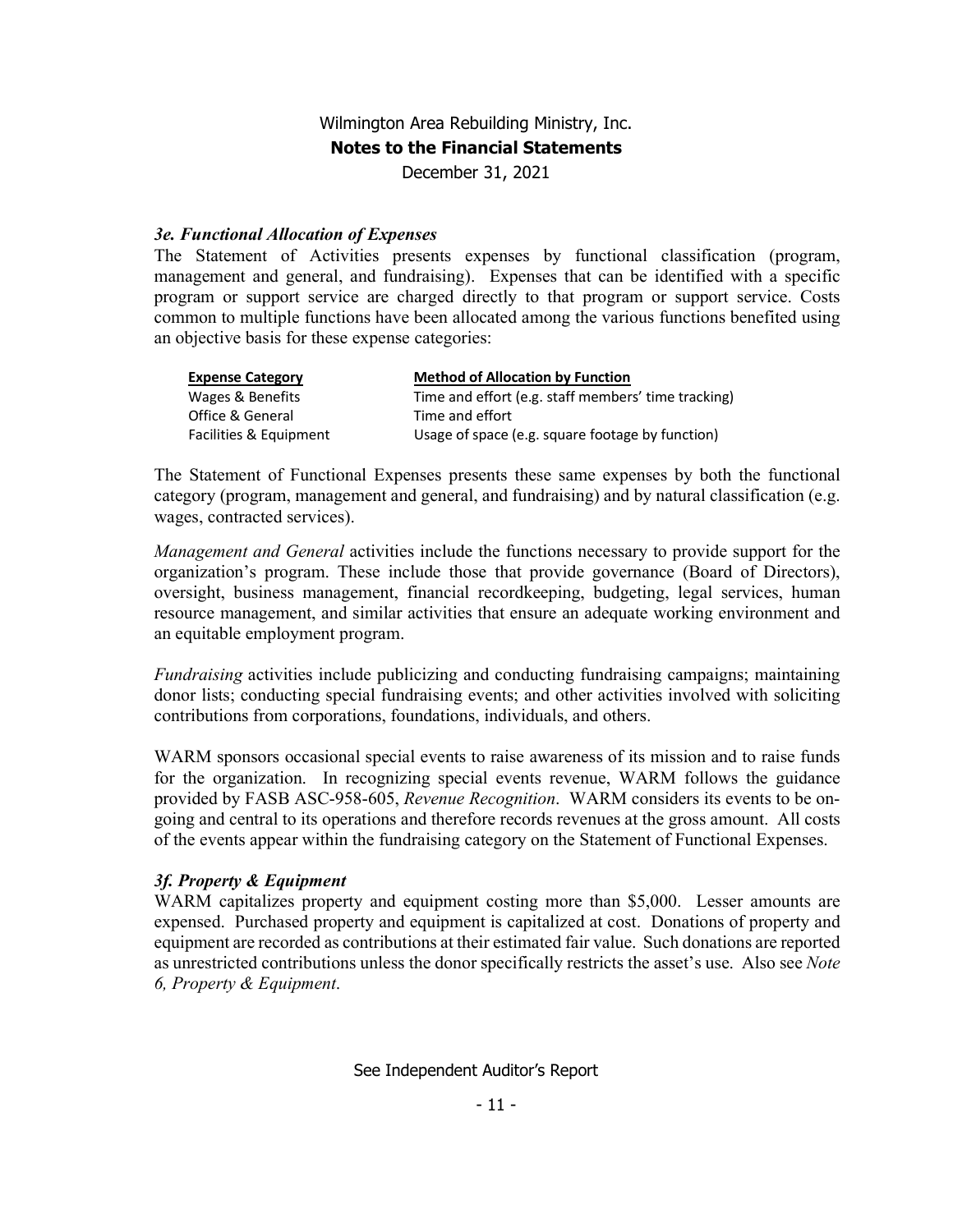#### Notes to the Financial Statements

December 31, 2021

#### 3g. Operating Lease Commitments

WARM has elected, as allowed by ASC 842-20-25-2, not to recognize right-of-use assets and lease liabilities for short-term leases (that is, leases with terms of 12 months or less). As such, future scheduled payments under short-term lease arrangements, or the corresponding rights-ofuse, are not displayed on the Statement of Financial Position.

#### 3h. Prior Year Information

The financial statements display prior-year, summarized information for comparative purposes. The prior year information is presented in total but not by net asset class (with and without donor restrictions). Such information does not include sufficient detail to constitute a presentation in conformity with generally accepted accounting principles. Accordingly, such information should be read in conjunction with WARM's financial statements for the year then ended, from which the summarized information is derived. **ing Lease Commitments**<br>
selected, as allowed by ASC 842-20-25-2, not to recognize right-of-use assets and<br>
selected, as allowed by ASC 842-20-25-2, not to recognize right-of-use assets and<br>
dities for short-term leases ( s elected, as allowed by ASC 842-20-25-2, not to recognize right-of-use assets and<br>s elected, as allowed by ASC 842-20-25-2, not to recognize right-of-use assets and<br>duled payments under short-term leases (that is, leases is the state of the state of the state of the state of the state of the state of the state and donations in the state of the statement of Financial Position.<br>
Hotel payments under short-term leases with terms of 12 months mateur and contained the remains of the corresponding rights-of-<br>term lease arrangements, or the corresponding rights-of-<br>of Financial Position.<br>year, summarized information for comparative purposes.<br>in total but not by ne

#### 4. Liquidity and Availability

As of December 31, 2021, WARM's financial assets that will become available within one year for general expenditure totaled \$988,923 as shown in the table below:

| Total Cash & Cash Equivalents | \$729,428                           |
|-------------------------------|-------------------------------------|
| Accounts Receivable           | 299.195                             |
| less Building Fund donations  | -39.700                             |
|                               | \$988,923<br><b>Total Available</b> |

WARM has not reduced the available amount by \$114,958 of other restricted net assets because the specific restrictions relate to budgeted initiatives in 2022 and therefore will be available for general expenditures such as payroll. In 2021, the organization had average daily expenses of \$8,129, excluding depreciation. Therefore, the \$988,923 of available financial assets could theoretically fund operations for 122 days at 2021 expenditure levels.

As part of WARM's liquidity management plan, cash in excess of daily requirements may be invested in short-term investments and money market funds.

#### 5. Grants & Contributions

WARM receives its funding from a wide base of support that includes many individuals, businesses, churches, civic organizations, and foundations. During 2021, it received \$698,187 of private grants and contributions for regular operations.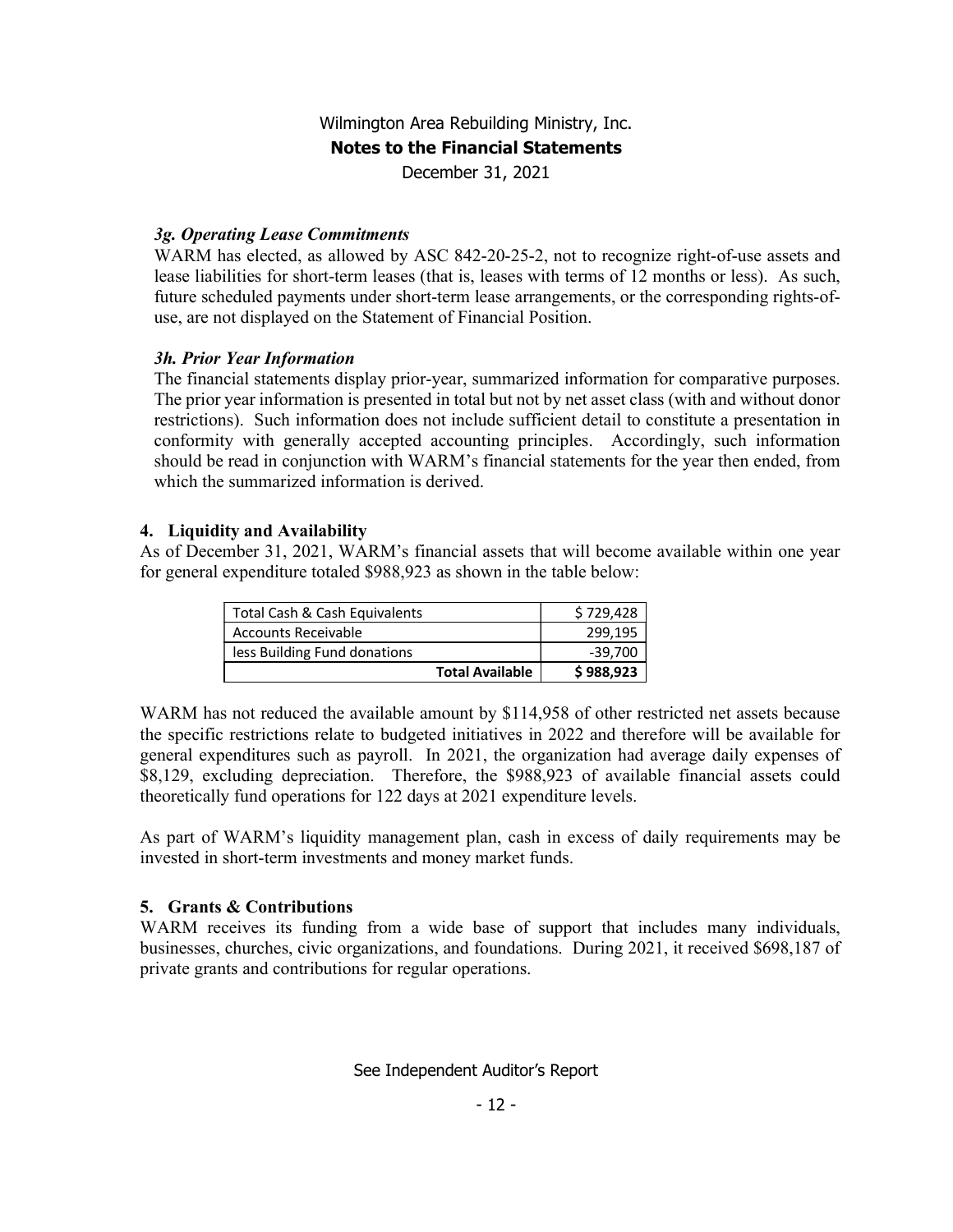Additionally, WARM continued to receive significant support for its disaster relief efforts related to 2018's Hurricane Florence which created widespread damage to the region. During 2021, it received an additional \$1,234,933 of donations for disaster recovery, including \$1,163,577 of NC State emergency funding, which brought the total since September 2018 to \$3,162,946.

In addition, it recorded \$1,035,233 of government grants and contracts for its regular operations including:

- \$284,905 from the State-appropriated North Carolina Housing Trust Funds through the North Carolina Housing Finance Agency (NCHFA). The funds are to be used by WARM to provide urgent repairs to homes in the local region during 2021 and 2022. Also see Note 11, Restrictions on Net Assets.
- \$396,794 from the U.S. Department of Housing and Urban Development (HUD) administered by the NCHFA to provide essential single-family home rehabilitation and disaster recovery. These grants are reimbursement-based.
- \$189,856 from the U.S. Small Business Administration through the Paycheck Protection Program (PPP). The loan proceeds were received by WARM in April 2021 and were used to cover payroll costs and other eligible expenses over a 24-week period ending in September 2021. As such, following the guidance provided by ASC 958-605, Not-for-Profit Entities: Revenue Recognition, WARM has recorded the funding as grant revenue since all conditions for forgiveness had been met as of December 31,2021.

#### Accounts Receivable

The accounts receivable balance of \$260,026 consists primarily of grants awarded prior to yearend for which the organization had yet to receive payment as of December 31. Management believes all amounts are fully collectible. Accordingly, no provision is made for uncollectible amounts.

#### 6. Property and Equipment

The property and equipment balance of \$871,909 is stated at cost and consists of the categories in the following table. Depreciation is computed on a straight-line basis over the useful lives of the assets (5 years for equipment, 15 to 39 years for buildings and improvements). Depreciation expense totaled \$25,405 and appears as a line item on the Statement of Functional Expenses.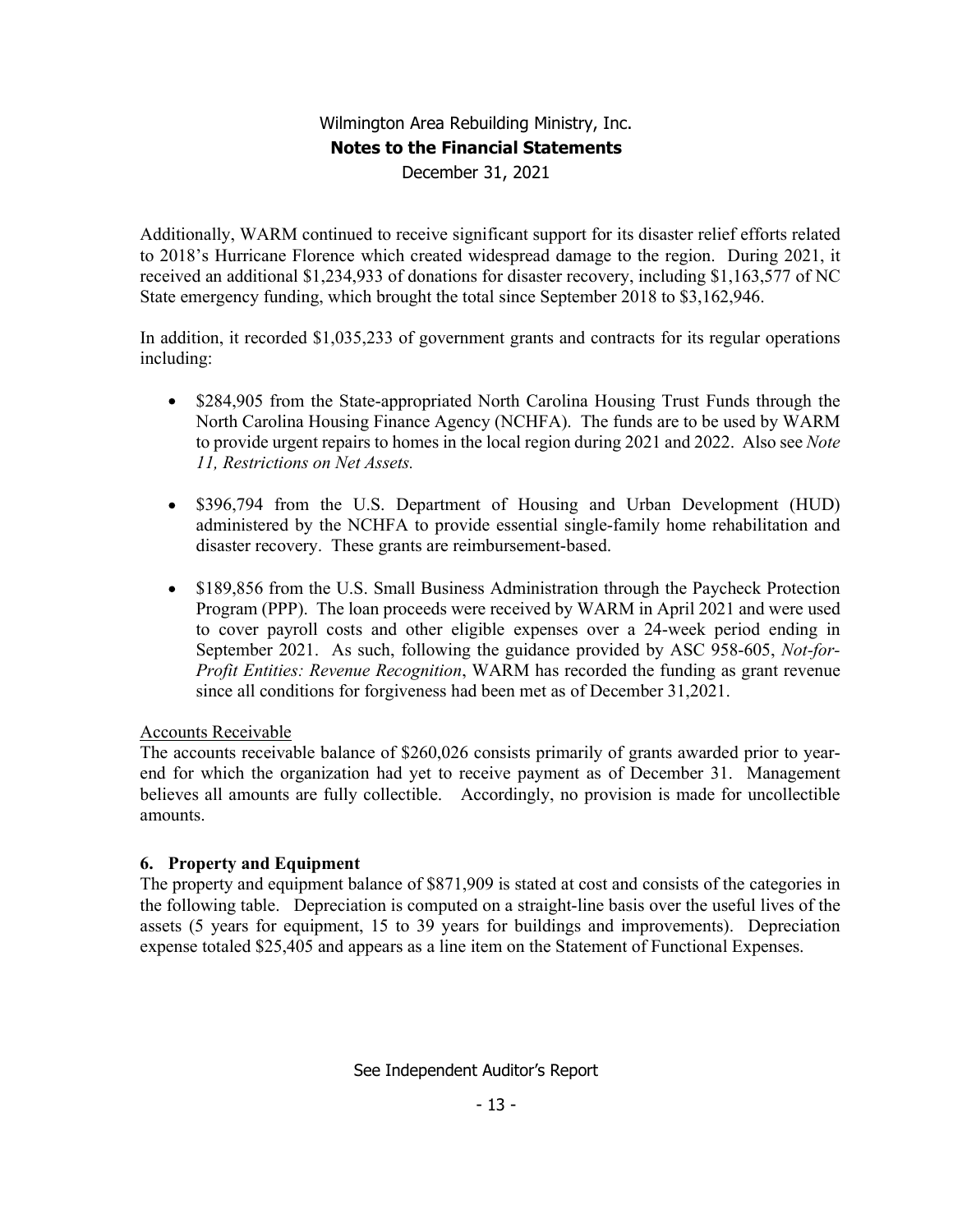#### Notes to the Financial Statements

|                                                 | Wilmington Area Rebuilding Ministry, Inc. |  |
|-------------------------------------------------|-------------------------------------------|--|
|                                                 | <b>Notes to the Financial Statements</b>  |  |
|                                                 | December 31, 2021                         |  |
|                                                 |                                           |  |
|                                                 |                                           |  |
| <b>Property &amp; Equipment Summary</b><br>Land | \$590,973                                 |  |
| Land Improvements                               | 85,664                                    |  |
| <b>Building</b>                                 | 117,094                                   |  |
| <b>Building Improvements</b>                    | 77,701                                    |  |
| Machinery & Equipment                           | 139,904                                   |  |
|                                                 | \$1,011,336                               |  |
| Less accumulated depreciation                   | (139, 427)                                |  |
| Total                                           | \$871,909                                 |  |
|                                                 |                                           |  |

#### 7. Accounts Payable and Accrued Liabilities

#### 8. Line of Credit

WARM maintains a line of credit with First Citizens Bank to assist with seasonal cash flow needs. The line has a credit limit of \$30,000. There was no outstanding balance as of December 31, 2021.

#### 9. Long-Term Debt

WARM's debt totals \$405,138 and consists of the following notes payable:

- First Citizen's Bank loan with a principal balance of \$299,133 to assist in the purchase of real estate at 6955 Market Street in Wilmington, North Carolina (see Note 6). The loan has an interest-only payment provision at a fixed rate of 3.25% per annum. After the interest-only period, monthly payments of \$2,938 are due until the loan matures in August 2022, when a final balloon payment of \$258,395 is due.
- South State Bank loan with a principal balance of 99,122 due in monthly installments of \$1,259, including interest at a fixed rate of 3.6% per annum. The loan is secured by the property at 5058 Wrightsville Avenue, Wilmington, NC. The loan matures in November 2025, when a final balloon payment of \$51,526 is due.
- Two loans from local banks for the purchase of program vehicles and equipment with outstanding balances totaling \$6,882. The loans are due to be paid in full between 2022 and 2023 and are at a fixed rate of 3.25%.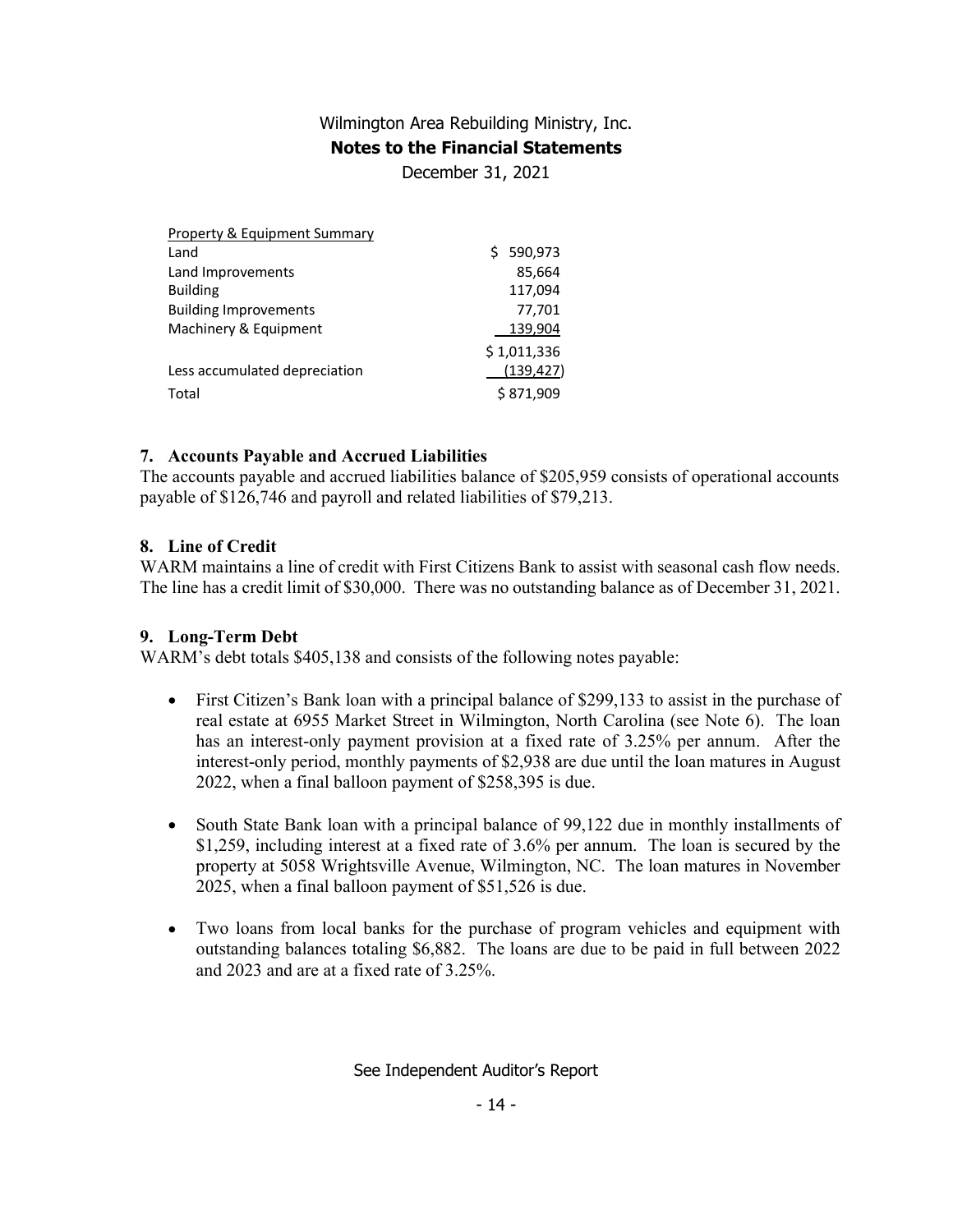Future scheduled maturities of long-term debt are as follows:

|         | Wilmington Area Rebuilding Ministry, Inc.           |  |
|---------|-----------------------------------------------------|--|
|         | <b>Notes to the Financial Statements</b>            |  |
|         | December 31, 2021                                   |  |
|         |                                                     |  |
|         |                                                     |  |
|         | eduled maturities of long-term debt are as follows: |  |
| FY 2022 | \$316,822                                           |  |
| FY 2023 | 13,090                                              |  |
| FY 2024 | 12,608                                              |  |
| FY 2025 | 62,618                                              |  |
| FY 2026 |                                                     |  |
| Total   | \$405,138                                           |  |
|         |                                                     |  |
|         |                                                     |  |
|         |                                                     |  |

#### 10. Retirement Plan

#### 11. Restrictions on Net Assets

| Total                                                                                                                                                                                                                                                                                                                                                                  | \$405,138         |                      |                      |                     |
|------------------------------------------------------------------------------------------------------------------------------------------------------------------------------------------------------------------------------------------------------------------------------------------------------------------------------------------------------------------------|-------------------|----------------------|----------------------|---------------------|
|                                                                                                                                                                                                                                                                                                                                                                        |                   |                      |                      |                     |
| 10. Retirement Plan<br>WARM provides a simplified employee retirement plan to its employees. It matches employee<br>contributions to the plan up to three percent of each participant's qualified wages for the fiscal<br>year. In 2021, WARM contributed \$25,621 and this expense is included in the line item "Payroll"<br>on the Statement of Functional Expenses. |                   |                      |                      |                     |
| 11. Restrictions on Net Assets                                                                                                                                                                                                                                                                                                                                         |                   |                      |                      |                     |
| During the year, funds totaling \$2,247,479 that were initially restricted for a variety of uses were                                                                                                                                                                                                                                                                  |                   |                      |                      |                     |
| expended for their intended purposes and released from restriction. These appear as the two "Net<br>Assets Released from Restriction" line items on the Statement of Activities.                                                                                                                                                                                       |                   |                      |                      |                     |
|                                                                                                                                                                                                                                                                                                                                                                        |                   |                      |                      |                     |
| The following table summarizes the restricted activity by type for 2021:                                                                                                                                                                                                                                                                                               |                   |                      |                      |                     |
|                                                                                                                                                                                                                                                                                                                                                                        |                   |                      |                      |                     |
|                                                                                                                                                                                                                                                                                                                                                                        | <b>Prior Year</b> |                      |                      | <b>Restricted</b>   |
|                                                                                                                                                                                                                                                                                                                                                                        | <b>Balance</b>    | <b>Current Year</b>  | <b>Released from</b> | <b>Fund Balance</b> |
| <b>Restriction Type</b>                                                                                                                                                                                                                                                                                                                                                | 12/31/20          | <b>Contributions</b> | Restriction          | 12/31/21            |
| Disaster Relief                                                                                                                                                                                                                                                                                                                                                        | 21,715            | 1,234,933            | (1, 256, 648)        | 0                   |
| <b>Urgent Repair &amp; Rehabilitation Programs</b>                                                                                                                                                                                                                                                                                                                     | 148,203           | 771,974              | (863, 778)           | 56,399              |
| <b>Building Fund</b>                                                                                                                                                                                                                                                                                                                                                   | 25,000            | 89,700               | (75,000)             | 39,700              |
| Other Restricted                                                                                                                                                                                                                                                                                                                                                       | 5,558             | 105,054              | (52,053)             | 58,559              |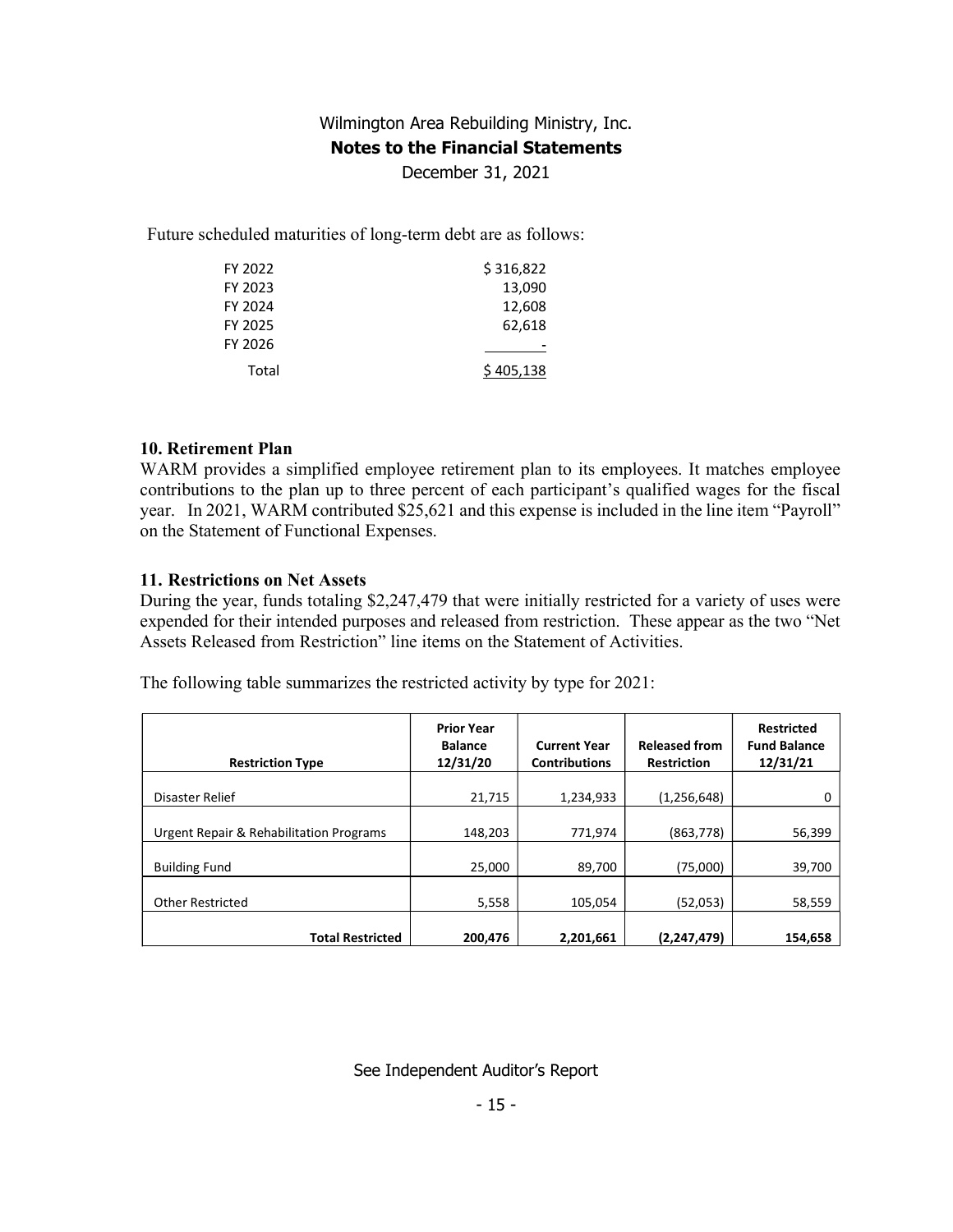#### 12. Income Taxes

The organization is exempt from federal income taxation under Section  $501(c)(3)$  of the Internal Revenue Code. Additionally, it does not generate business income unrelated to its exempt purpose and therefore has made no provision for income taxes or uncertain tax positions in the financial statements. There are no federal or state tax audits of the organization in progress and WARM believes it is not subject to tax examinations for fiscal years prior to 2018.

#### 13. Related Party Transactions

During the year 2021, WARM provided contracted services to its sister organization, Hope Comes Home, a nonprofit corporation, in the amount of \$167,619. A total of \$39,169 of this amount was outstanding at year-end and is reported as the line item "Due from Related Party" on the Statement of Financial Position.

WARM and Hope Comes Home have separate boards of directors but share one executive director and common facilities. However, the financial statements of the two entities are not consolidated based on the guidance provided by Financial Accounting Standards Board Accounting Standards Codification (FASB ASC) topic 810, "Consolidation." Presentation of consolidated financial statements is required when one entity controls and has an economic interest in the other entity. Since Hope Comes Home receives independent funding from the North Carolina Housing Finance Agency (NCHFA), an economic interest does not exist and therefore consolidation is not required.

#### 14. Subsequent Events

In March 2022, WARM entered into an agreement with Monteith Construction Corporation to design and build a new facility for future program and administrative needs, consisting of two structures on 3.5 acres located at 6955 Market Street in Wilmington,  $NC - a$  two-story, 10,000 square-foot office building and a one-story,  $14,000$  square-foot pre-engineered building  $-$  and accompanying site work. WARM's budget for the project is approximately \$4 million.

WARM has evaluated events that have occurred subsequent to the statement of financial position date (December 31, 2021) and through the date that the Independent Auditor's Report was available to be issued (May 11, 2022). No other events have occurred during that period that would require adjustments to the audited financial statements or disclosures in these notes.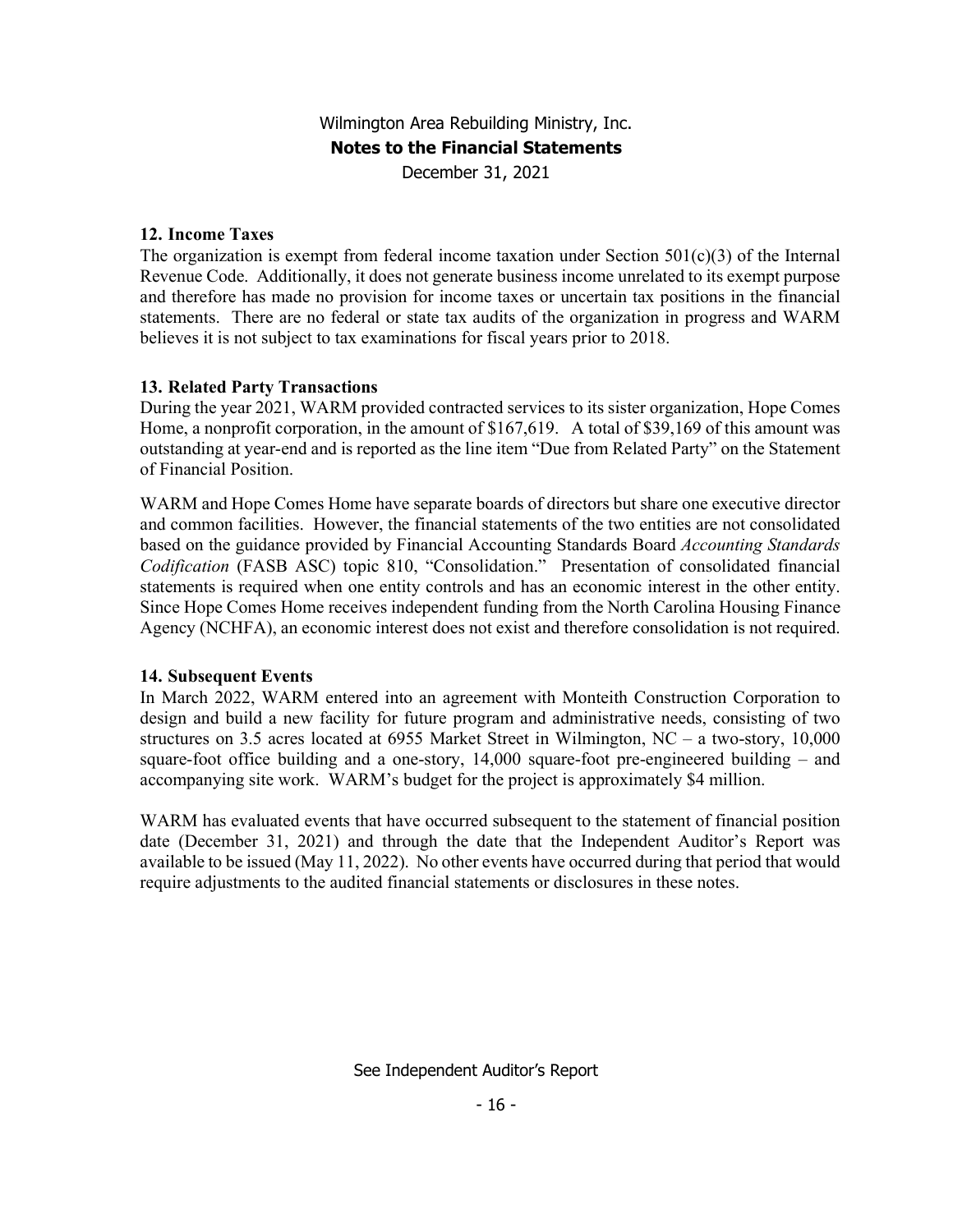

# INDEPENDENT AUDITOR'S REPORT **DEAL AND SEARCH CONTROL OVER FINANCIAL REPORT<br>
SEARCH CONTROL OVER FINANCIAL REPORTING<br>
AND ON COMPLIANCE AND OTHER MATTERS<br>
BASED ON AN AUDIT OF FINANCIAL STATEMENTS<br>
SED IN ACCORDANCE WITH** *GOVERNMENT AUDITING STANDARDS* AND ON COMPLIANCE AND OTHER MATTERS BASED ON AN AUDIT OF FINANCIAL STATEMENTS PERFORMED IN ACCORDANCE WITH GOVERNMENT AUDITING STANDARDS

To the Board of Directors Wilmington Area Rebuilding Ministry, Inc. Wilmington, North Carolina

We have audited, in accordance with the auditing standards generally accepted in the United States of America and the standards applicable to financial audits contained in *Government Auditing Standards* issued by the Comptroller General of the United States, the financial statements of Wilmington Area Rebuilding Ministry, Inc. (WARM), a nonprofit organization, which comprise the statement of financial position as December 31, 2021, and the related statements of activities, functional expenses, and cash flows, for the year then ended, and the related notes to the financial statements, and have issued our report thereon dated May 11, 2022.

#### INTERNAL CONTROL OVER FINANCIAL REPORTING

In planning and performing our audit of the financial statements, we considered WARM's internal control over financial reporting (internal control) to determine the audit procedures that are appropriate in the circumstances for the purpose of expressing our opinion on the financial statements, but not for the purpose of expressing an opinion on the effectiveness of WARM's internal control. Accordingly, we do not express an opinion on the effectiveness of WARM's internal control.

n or operation of a control does not allow management or<br>
ir assigned functions, to prevent, or detect and correct<br>
is a deficiency, or a combination of deficiencies, in internal<br>
material misstatement of the entity's fina A *deficiency in internal control* exists when the design or operation of a control does not allow management or employees, in the normal course of performing their assigned functions, to prevent, or detect and correct misstatements on a timely basis. A material weakness is a deficiency, or a combination of deficiencies, in internal control such that there is a reasonable possibility that a material misstatement of the entity's financial statements will not be prevented, or detected and corrected on a timely basis. A *significant deficiency* is a deficiency, or a combination of deficiencies, in internal control that is less severe than a material weakness, yet is important enough to merit attention by those charged with governance.

Our consideration of the internal control was for the limited purpose described in the first paragraph of this section and was not designed to identify all deficiencies in internal control that might be material weaknesses or significant deficiencies. Given these limitations, during our audit we did not identify any deficiencies in internal control that we consider to be material weaknesses. However, material weaknesses may exist that have not been identified.

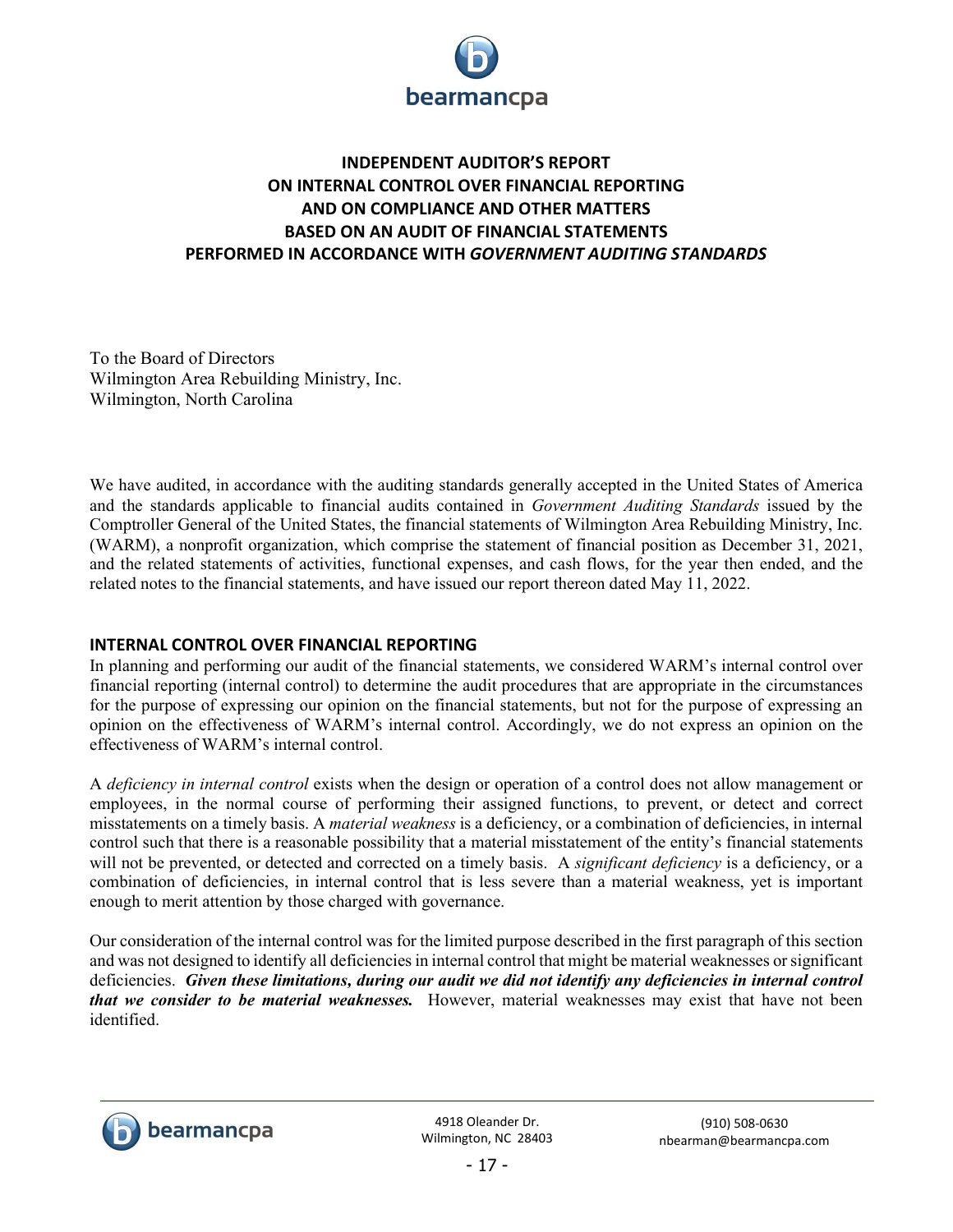#### COMPLIANCE AND OTHER MATTERS

**COMPLIANCE AND OTHER MATTERS**<br>As part of obtaining reasonable assurance about whether WARM's financial statements are free from material<br>misstatement, we performed tests of its compliance with certain provisions of laws, misstatement, we performed tests of its compliance with certain provisions of laws, regulations, contracts, and grant agreements, noncompliance with which could have a direct and material effect on the determination of financial statement amounts. However, providing an opinion on compliance with those provisions was not an objective of our audit, and accordingly, we do not express such an opinion.

#### The results of our tests disclosed no instances of noncompliance or other matters that are required to be reported under Government Auditing Standards.

#### PURPOSE OF THIS REPORT

The purpose of this report is solely to describe the scope of our testing of internal control and compliance and the results of that testing, and not to provide an opinion on the effectiveness of the organization's internal control or on compliance. This report is an integral part of an audit performed in accordance with Government Auditing Standards in considering the organization's internal control and compliance. Accordingly, this communication is not suitable for any other purpose.

Bearman CPA Puc

Wilmington, North Carolina May 11, 2022



4918 Oleander Dr. Wilmington, NC 28403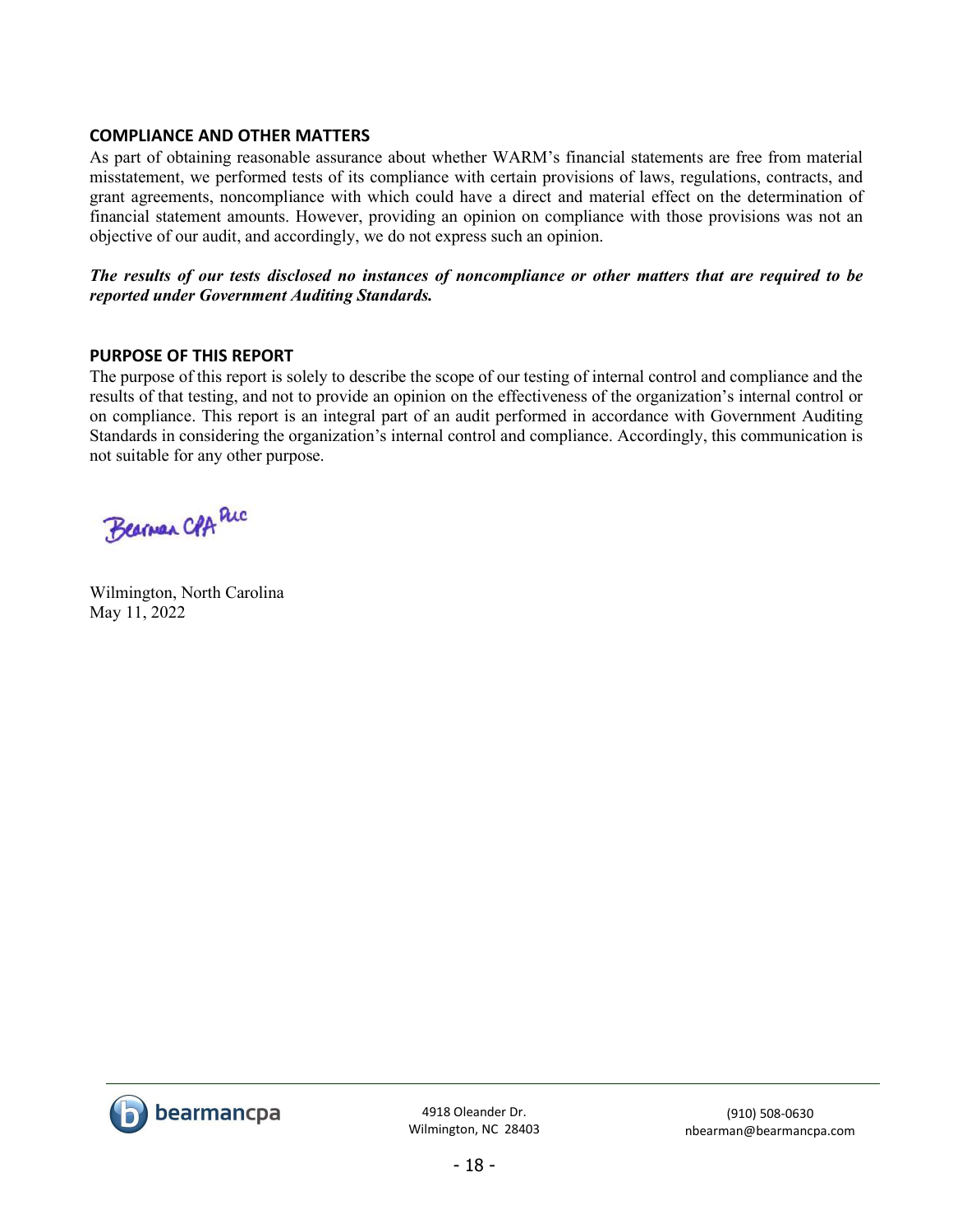### Schedule of Expenditures of Federal and State Awards

| <b>Schedule of Expenditures of Federal and State Awards</b>                                                   | Wilmington Area Rebuilding Ministry, Inc.<br>for the year ended December 31, 2021 |                              |                     |
|---------------------------------------------------------------------------------------------------------------|-----------------------------------------------------------------------------------|------------------------------|---------------------|
|                                                                                                               |                                                                                   |                              |                     |
|                                                                                                               |                                                                                   |                              |                     |
|                                                                                                               |                                                                                   |                              |                     |
|                                                                                                               |                                                                                   |                              |                     |
|                                                                                                               |                                                                                   |                              |                     |
|                                                                                                               |                                                                                   |                              |                     |
|                                                                                                               |                                                                                   |                              |                     |
|                                                                                                               |                                                                                   | <b>Federal</b>               |                     |
|                                                                                                               |                                                                                   | <b>CFDA</b>                  |                     |
| <b>Federal Grantor/ Program Title</b>                                                                         |                                                                                   | <b>Number</b>                | <b>Expenditures</b> |
| U.S. Department of Housing and Urband Development (HUD)                                                       |                                                                                   |                              |                     |
| HOME Investment Partnerships Program                                                                          |                                                                                   |                              |                     |
| Passed through the N.C. Housing Finance Agency                                                                |                                                                                   |                              |                     |
| Single Family Rehab Program (SFR)                                                                             |                                                                                   | 14.239                       | 396,794             |
| <b>Total Federal Expenditures</b>                                                                             |                                                                                   |                              | 396,794             |
|                                                                                                               |                                                                                   |                              |                     |
|                                                                                                               |                                                                                   |                              |                     |
|                                                                                                               |                                                                                   | <b>State</b>                 |                     |
| North Carolina State Grantor/ Program Title                                                                   |                                                                                   | <b>Ref. Number</b>           | <b>Expenditures</b> |
| Housing Trust Fund                                                                                            |                                                                                   |                              |                     |
|                                                                                                               |                                                                                   |                              |                     |
| State Appropriation                                                                                           |                                                                                   |                              |                     |
| Passed through N.C. Housing Finance Agency                                                                    |                                                                                   |                              |                     |
|                                                                                                               |                                                                                   |                              |                     |
| Single Family Rehab Program (Disaster Relief)<br>Urgent Repair Program (URP)                                  |                                                                                   | SFRLPDR1719<br><b>URP 20</b> | 89,123<br>1,123     |
| Urgent Repair Program (URP)                                                                                   |                                                                                   | <b>URP 21</b>                | 100,000             |
| N.C. Office of State Budget and Management                                                                    |                                                                                   |                              |                     |
|                                                                                                               |                                                                                   |                              |                     |
| Brunswick County Hurricane Florence Critical Needs<br>New Hanover County Hurricane Florence Disaster Recovery |                                                                                   | 13624-T<br>DRA_FLO_13624-G   | 436,950<br>97,173   |
| Onslow County Hurricane Florence Disaster Recovery                                                            |                                                                                   | DRA_FLO_13624-G              | 184,049             |
| Pender County Hurricane Florence Disaster Recovery                                                            |                                                                                   | DRA_FLO_13624-G              | 305,367             |
| N.C. Department of Public Safety - Emergency Management                                                       |                                                                                   |                              |                     |
| N.C. Voluntary Organization Assisting with Disasters (VOAD)                                                   |                                                                                   | <b>VOAD 2019</b>             | 140,038             |
| <b>Total State Expenditures</b>                                                                               |                                                                                   |                              | \$1,353,823         |
| <b>Total Federal and State Expenditures</b>                                                                   |                                                                                   |                              | \$1,750,617         |

The accompanying notes are an integral part of this schedule.